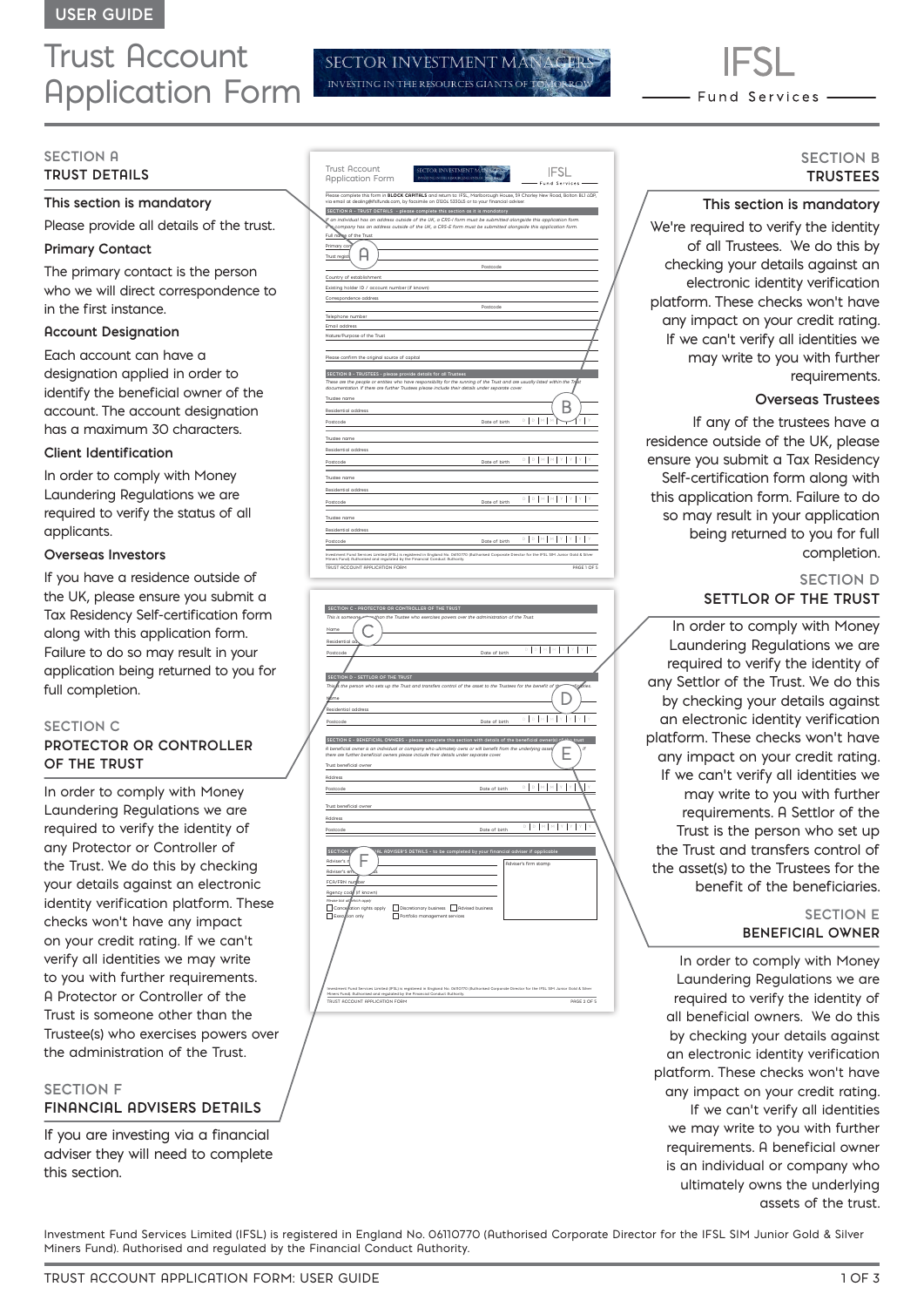#### **SECTION G INCOME INSTRUCTION & BANK DETAILS**

#### **This section is mandatory.**

Please let us know what you would like us to do with any income from your investment. If no bank account details are provided we are unable to pay out any income and this will instead be reinvested, using accumulation shares where available. NB cheques cannot be sent for dividend cheques. The payment must be made to a bank account in the name of the company registered as the main holder.

#### **SECTION I MANDATE DETAILS**

Please complete this section in full for monthly investments or leave this blank if you are investing a lump sum.

NB the bank account name must match the name of one of the applicants.

#### **SECTION K TRUST DEED**

In order to open an account for a Trust, we are required to receive a copy of the original Trust Deed or Declaration of Trust along with any subsequent Supplemental Deeds which relate to the change of Trustees.

#### **SECTION L PRIVACY NOTICE**

Please inform us if you wish to be kept informed of our investment products and services.

|                                                                                                                                                                    | SECTION G - INCOME INSTRUCTION & BANK DETAILS - please tick only one option. This section is mandatory                                                                                                                                                  |
|--------------------------------------------------------------------------------------------------------------------------------------------------------------------|---------------------------------------------------------------------------------------------------------------------------------------------------------------------------------------------------------------------------------------------------------|
| When providing bank details please ensure these are accurate as we cannot accept any responsibility for payme<br>details which have been provided here.            | nts made to                                                                                                                                                                                                                                             |
| REINVER<br>ME<br>res will be used where available)<br>(accu                                                                                                        | PRY INCOME TO MY BANK ACCOUNT<br>OR<br>(see below)                                                                                                                                                                                                      |
| F<br>Cheques                                                                                                                                                       | nt for dividend payments, if bank details are not provided income will be reinvested.                                                                                                                                                                   |
| Name of b<br>society                                                                                                                                               |                                                                                                                                                                                                                                                         |
| Name of account holder                                                                                                                                             |                                                                                                                                                                                                                                                         |
| Bank account number                                                                                                                                                | Sort code                                                                                                                                                                                                                                               |
| Roll number / building society reference                                                                                                                           |                                                                                                                                                                                                                                                         |
| SECTION H - INVESTMENT DETAILS - please provide details of your investment choices. This section                                                                   |                                                                                                                                                                                                                                                         |
| 1.                                                                                                                                                                 | SEDOL/ISIN of Fund<br><b>Luc</b><br>thly Ar                                                                                                                                                                                                             |
| $\overline{2}$                                                                                                                                                     |                                                                                                                                                                                                                                                         |
| 3.                                                                                                                                                                 |                                                                                                                                                                                                                                                         |
| $\overline{L}$<br>S                                                                                                                                                |                                                                                                                                                                                                                                                         |
|                                                                                                                                                                    | TOTAL                                                                                                                                                                                                                                                   |
| Lump Sum: Payment can be sent via bank transfer to the 'IFSL - Client Account' Sort code 40-05-30 Account no. 54597761.                                            |                                                                                                                                                                                                                                                         |
| le the main applicants full name as a re<br>e. Alb<br>of £100,000.00, made payable to IFSL.                                                                        | matively payment can be made by cheque, up to a n<br>um amount                                                                                                                                                                                          |
| Monthly: Please ensure that Section I is fully completed to allow us to process your application                                                                   |                                                                                                                                                                                                                                                         |
|                                                                                                                                                                    | SECTION I - MANDATE DETAILS - INSTRUCTION TO YOUR BANK OR BUILDING SOCIETY TO PAY BY DIRECT DEBIT<br>Service User: Investment Fund Services Ltd (IFSL),                                                                                                 |
| To: The Mana<br>Bank/building society                                                                                                                              | Marlborough House, 59 Charley New Road, Bolton BL1 4QP                                                                                                                                                                                                  |
| Address                                                                                                                                                            | Service User No: $2 \mid 4 \mid 6 \mid 5 \mid 6 \mid 6$<br>Reference: (to be completed by IFSL)                                                                                                                                                         |
|                                                                                                                                                                    | ٠                                                                                                                                                                                                                                                       |
| Name(s) of<br>Rocount He                                                                                                                                           | Instruction to your Bank or Building Society: Please pay IFSL Direct Debits<br>from the account detailed on this instruction subject to the safeguards                                                                                                  |
|                                                                                                                                                                    | assured by the Direct Debit Guarantee. I understand that this inst<br>uction<br>with IFSL and if so, details will be passed electronically to my<br>may remain with IFSL<br>Bank/Building Society.                                                      |
| ng Society<br>$\mathbb{D} \quad \mathbb{D} \quad \mathbb{M}$<br>Bar<br><u>Boc</u>                                                                                  | Print Name                                                                                                                                                                                                                                              |
| ı                                                                                                                                                                  | $_{\sf{Doto}}$ = $\lceil$ = $\lceil$ = $\lceil$ = $\lceil$ = $\lceil$ = $\lceil$ = $\lceil$ = $\lceil$ =<br>Signature                                                                                                                                   |
| .<br>Please be aware that any bank details provided in this section will<br>override any existing bank details that we may hold for you, unless<br>therwise stated | We will write to you to confirm the date on which your Direct Debit will<br>be collected                                                                                                                                                                |
|                                                                                                                                                                    |                                                                                                                                                                                                                                                         |
| SECTION J - AUTHORISED SIGNATORIES<br>If there is an Authorised Signatory List (ASL) in place for the Trust, please provide an origi                               | etified copy of the most                                                                                                                                                                                                                                |
| up to date version. If there is no ASL in place then any instruction will need to be signe                                                                         |                                                                                                                                                                                                                                                         |
| Where a Trustee is a company, we will also need an original or certified copy of their n                                                                           | e ASL                                                                                                                                                                                                                                                   |
| <b>SECTION K - TRUST DEED</b>                                                                                                                                      | Please provide an original or certified copy of the original Trust Deed/Declaration of Trust along with any subsequent                                                                                                                                  |
| Supplement<br>which relate to the change of Trustees.                                                                                                              |                                                                                                                                                                                                                                                         |
|                                                                                                                                                                    |                                                                                                                                                                                                                                                         |
| Investment Fur<br>Miners Fund). Q<br>Ethorised and regulated by the Financial Conduct Ruthority.                                                                   | Limited (IFSL) is registered in England No. 06110770 (Authorised Corporate Director for the IFSL SIN Junior Gold & Silver                                                                                                                               |
| UNT APPLICATION FORM<br><b>TRUST ACC</b>                                                                                                                           | <b>POGE 3 OF 5</b>                                                                                                                                                                                                                                      |
|                                                                                                                                                                    |                                                                                                                                                                                                                                                         |
|                                                                                                                                                                    |                                                                                                                                                                                                                                                         |
|                                                                                                                                                                    |                                                                                                                                                                                                                                                         |
| <b>FECTION L - PRIVACY NOTICE</b>                                                                                                                                  |                                                                                                                                                                                                                                                         |
|                                                                                                                                                                    | e're committed to processing the personal data that you provide to us in line with the latest data protection and data<br>privacy legislation in force within the United Kingdom. We'll use your information in order to provide the service de<br>iled |
| in this Application<br>products o                                                                                                                                  | -Eorm and to administer your investments, communicate with you and provide information on our<br>when you request it, to meet our legal obligations and for the purposes of fraud prevention.                                                           |
| Our full P                                                                                                                                                         |                                                                                                                                                                                                                                                         |
| It's importà                                                                                                                                                       | a understand how the personal information you give us will be used. We strongly advise that you read<br>our full Privagy Notice, which you can find on our website at www.ifsifunds.com, or you can ask us for a copy.                                  |
| COMMUNICATING WITH YOU INCLUDING DIRECT MARKETING                                                                                                                  |                                                                                                                                                                                                                                                         |
| We'd like tq<br>only contact you if you consent by ticking the boxes below.                                                                                        | et you know about IFSL investment products and services we think would be of interest to you. However, we'll                                                                                                                                            |
| Your malketing preferences                                                                                                                                         |                                                                                                                                                                                                                                                         |
|                                                                                                                                                                    | I'm happy for IFSL to contact me in the following ways about investment products, services and promotional offers that may<br>he of these the cost                                                                                                      |
| be of i<br>erest.<br>Pleas<br>tick here: By post [ By phone [ By email [ ]                                                                                         |                                                                                                                                                                                                                                                         |
| You                                                                                                                                                                | an withdraw your consent at any time by letting us know by post, phone or email. Please note we will continue to                                                                                                                                        |
| cor                                                                                                                                                                | act you with information relevant to the operation and maintenance of your account as required by law.                                                                                                                                                  |
|                                                                                                                                                                    |                                                                                                                                                                                                                                                         |
|                                                                                                                                                                    |                                                                                                                                                                                                                                                         |
|                                                                                                                                                                    |                                                                                                                                                                                                                                                         |
|                                                                                                                                                                    |                                                                                                                                                                                                                                                         |
|                                                                                                                                                                    |                                                                                                                                                                                                                                                         |
|                                                                                                                                                                    |                                                                                                                                                                                                                                                         |
|                                                                                                                                                                    |                                                                                                                                                                                                                                                         |
|                                                                                                                                                                    |                                                                                                                                                                                                                                                         |
|                                                                                                                                                                    |                                                                                                                                                                                                                                                         |
|                                                                                                                                                                    |                                                                                                                                                                                                                                                         |
|                                                                                                                                                                    |                                                                                                                                                                                                                                                         |
|                                                                                                                                                                    |                                                                                                                                                                                                                                                         |
|                                                                                                                                                                    |                                                                                                                                                                                                                                                         |
|                                                                                                                                                                    |                                                                                                                                                                                                                                                         |
|                                                                                                                                                                    |                                                                                                                                                                                                                                                         |
|                                                                                                                                                                    |                                                                                                                                                                                                                                                         |
|                                                                                                                                                                    |                                                                                                                                                                                                                                                         |
|                                                                                                                                                                    |                                                                                                                                                                                                                                                         |
|                                                                                                                                                                    |                                                                                                                                                                                                                                                         |
|                                                                                                                                                                    |                                                                                                                                                                                                                                                         |
|                                                                                                                                                                    |                                                                                                                                                                                                                                                         |
|                                                                                                                                                                    |                                                                                                                                                                                                                                                         |
|                                                                                                                                                                    |                                                                                                                                                                                                                                                         |
| TRUST ACCOUNT APPLICATION FORM                                                                                                                                     | Investment Fund Services Limited (IFSL) is registered in England No. Oo110770 (Authorised Corporate Director for the IFSL SIM Junior Gold & Silver<br>Miners Fund), Authorised and regulated by the Financial Conduct Authority.<br>PAGE 4 OF 5         |

#### **SECTION H INVESTMENT DETAILS**

Please provide details of your investment choices. The SEDOL/ISIN of your chosen funds are available from your financial adviser. Alternatively they are available in the funds section of our website **www.ifslfunds.com**. Minimum investment requirements are also available on the website within each fund prospectus.

Settlement payment for any deals placed should be sent to the following bank details prior to the application being received and must be sent from an account in the name of the trust:

> **Account name IFSL Client Account**

**Sort code 40-05-30** 

**Account number 54597761**

#### **SECTION J AUTHORISED SIGNATORIES**

Where applicable, please provide us an original or certified copy of your most up to date Authorised Signatory List (ASL). For a certified copy, the certification must state "True Copy", must be in wet ink and must include the date the certification took place. It must be certified in line with the ASL itself.

If there is no signatory list in place then any future instruction must be signed by all Trustees.

Where a Trustee is a Company, we will also need an original or certified copy of their most up to date ASL.

Investment Fund Services Limited (IFSL) is registered in England No. 06110770 (Authorised Corporate Director for the IFSL SIM Junior Gold & Silver Miners Fund). Authorised and regulated by the Financial Conduct Authority.